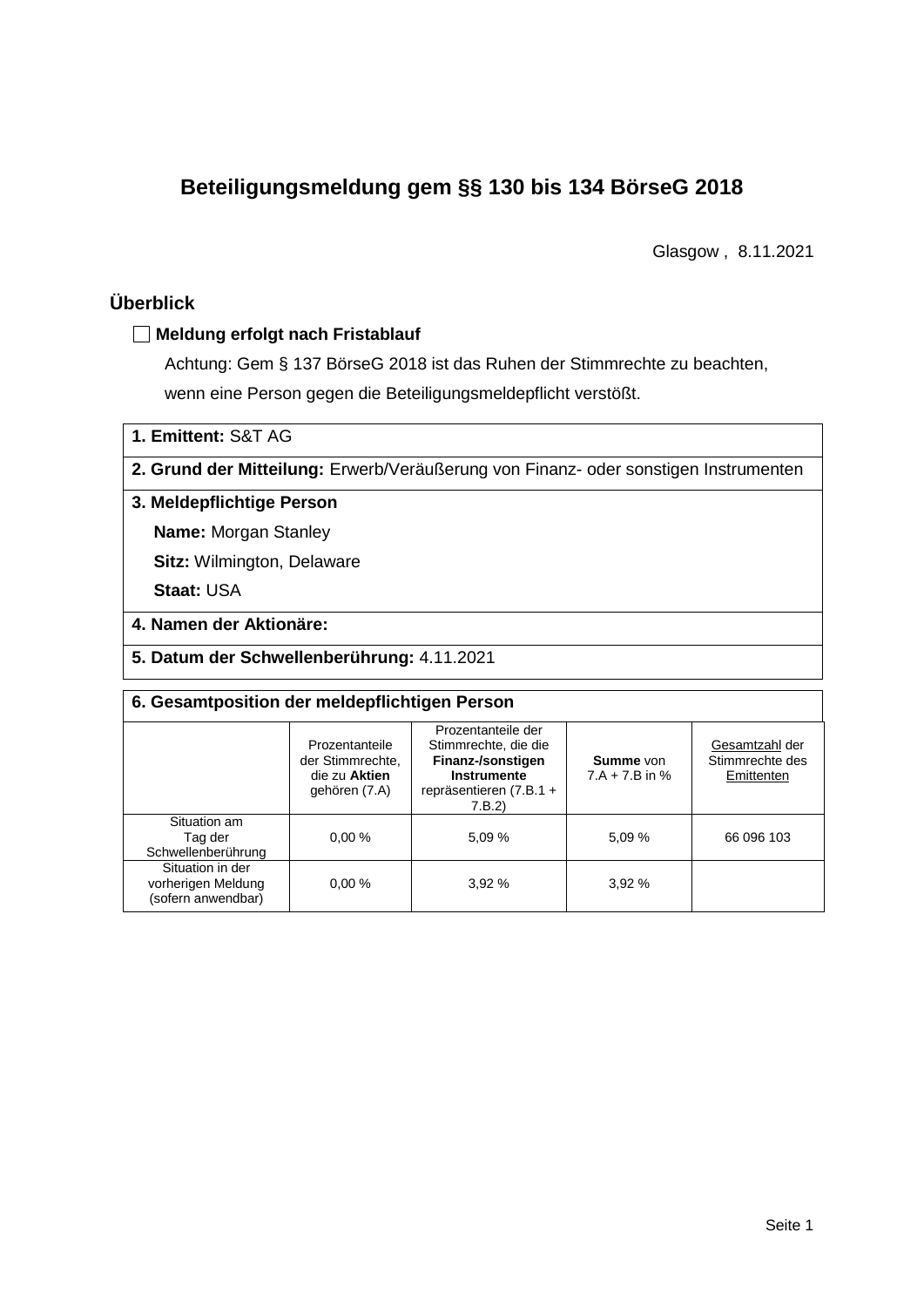# **Details**

# **7. Details über die gehaltenen Instrumente am Tag der Berührung der Schwelle:**

| A: Stimmrechte, die zu Aktien gehören                        |                        |                                      |                                    |                                    |  |  |
|--------------------------------------------------------------|------------------------|--------------------------------------|------------------------------------|------------------------------------|--|--|
|                                                              | Anzahl der Stimmrechte |                                      | Prozentanteil der Stimmrechte      |                                    |  |  |
| <b>ISIN der Aktien</b><br>Direkt<br>$(S$ 130 BörseG<br>2018) |                        | Indirekt<br>$(S$ 133 BörseG<br>2018) | Direkt<br>$(S$ 130 BörseG<br>2018) | Indirekt<br>(§ 133 BörseG<br>2018) |  |  |
| AT0000A0E9W5                                                 |                        |                                      | 0.00%                              | 0.00%                              |  |  |
| Subsumme A                                                   | 0                      |                                      | 0.00%                              |                                    |  |  |

| B 1: Finanzinstrumente / sonstige Instrumente gem § 131 Abs 1 Z 1 BörseG 2018                                                                        |             |              |           |        |  |  |
|------------------------------------------------------------------------------------------------------------------------------------------------------|-------------|--------------|-----------|--------|--|--|
| Anzahl der Stimmrechte<br>Prozentanteil der<br>Ausübungsfrist<br>Art des Instruments<br>Verfalldatum<br>die erworben werden<br>Stimmrechte<br>können |             |              |           |        |  |  |
| Right of recall over<br>securities lending<br>agreements                                                                                             | at any time | at any time  | 2 720 415 | 4.12 % |  |  |
|                                                                                                                                                      |             | Subsumme B.1 | 2 720 415 | 4.12 % |  |  |

| B 2: Finanzinstrumente / sonstige Instrumente gem § 131 Abs 1 Z 2 BörseG 2018 |                                     |                |                                    |                           |                                     |  |
|-------------------------------------------------------------------------------|-------------------------------------|----------------|------------------------------------|---------------------------|-------------------------------------|--|
| Art des<br>Instruments                                                        | Verfalldatum                        | Ausübungsfrist | Physisches oder<br>Cash Settlement | Anzahl der<br>Stimmrechte | Prozentanteil<br>der<br>Stimmrechte |  |
| <b>Equity Swap</b>                                                            | From<br>21.01.2022 to<br>15.09.2025 | at any time    | Cash                               | 644 596                   | 0.98%                               |  |
| <b>Retail Structured</b><br>Product                                           | 06.08.2068                          | at any time    | Cash                               | 45                        | 0.00%                               |  |
|                                                                               |                                     |                | Subsumme B.2                       | 644 641                   | 0.98%                               |  |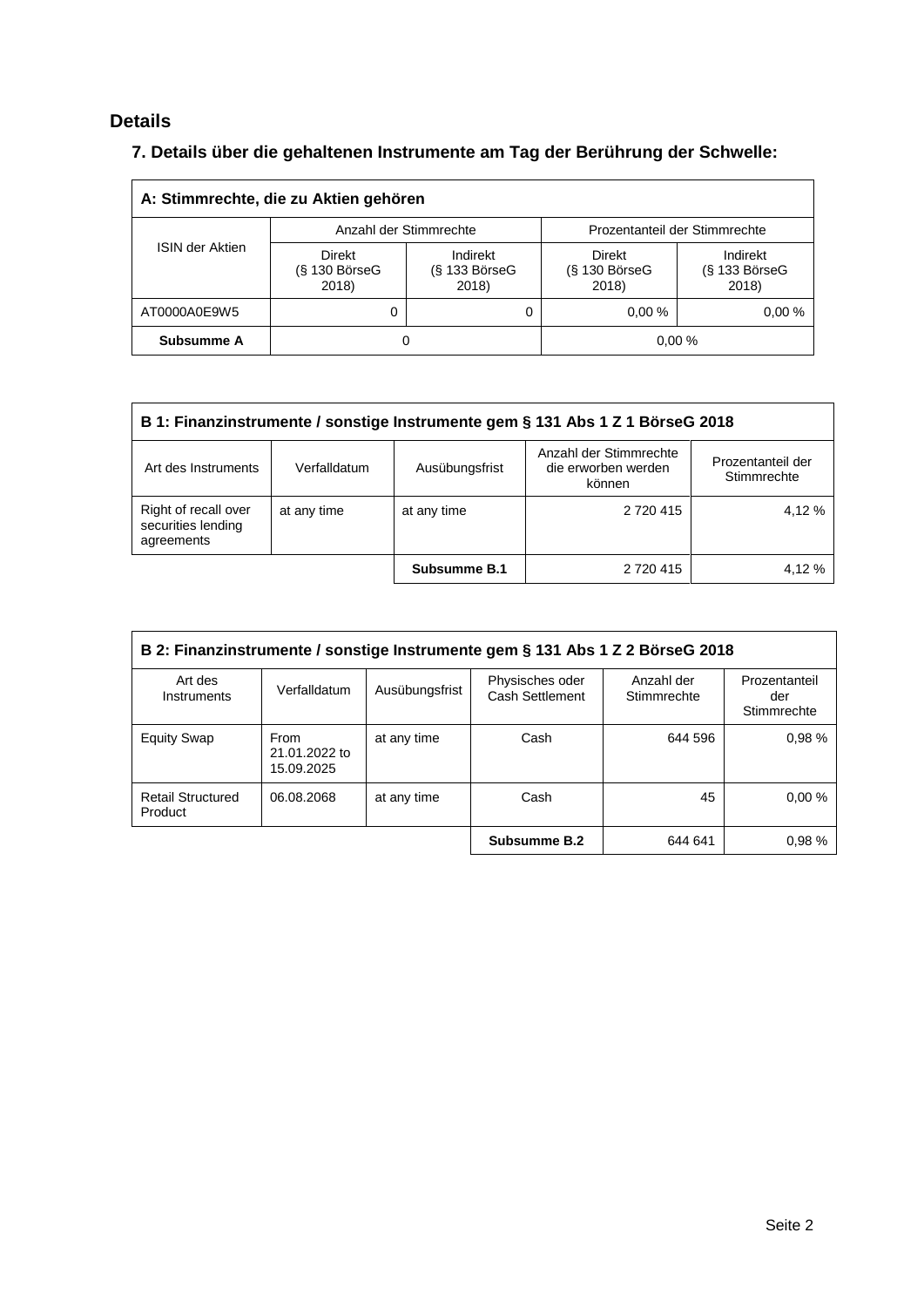## **8. Information in Bezug auf die meldepflichtige Person:**

Die meldepflichtige Person (Punkt 3) wird nicht von einer natürlichen/juristischen Person kontrolliert und kontrolliert auch keine andere Person, die direkt oder indirekt Instrumente am Emittenten hält.

 $\boxtimes$  Volle Kette der kontrollierten Unternehmen, über die die Stimmrechte und/oder Finanz-/sonstigen Instrumente gehalten werden, beginnend mit der obersten kontrollierenden natürlichen oder juristischen Person:

| Ziffer         | <b>Name</b>                                            | Direkt kontrolliert<br>durch Ziffer | Direkt gehaltene<br>Stimmrechte in<br>Aktien (%) | Direkt gehaltene<br>Finanz-<br>/sonstige<br>Instrumente (%) | Total von beiden<br>(%) |
|----------------|--------------------------------------------------------|-------------------------------------|--------------------------------------------------|-------------------------------------------------------------|-------------------------|
| 1              | Morgan Stanley                                         |                                     |                                                  |                                                             |                         |
| $\overline{c}$ | Morgan Stanley<br>Capital<br>Management,<br><b>LLC</b> | 1                                   |                                                  |                                                             |                         |
| $\mathfrak{B}$ | <b>Morgan Stanley</b><br>Domestic<br>Holdings, Inc.    | $\overline{c}$                      |                                                  |                                                             |                         |
| 4              | Morgan Stanley<br>& Co. LLC                            | 3                                   | 0,00 %                                           | 2,06 %                                                      | 2,06 %                  |
| 5              | Prime Dealer<br>Services Corp.                         | 4                                   | 0.00%                                            | 0,02%                                                       | 0,02%                   |
| 6              | Morgan Stanley<br>International<br>Holdings Inc.       | 1                                   |                                                  |                                                             |                         |
| $\overline{7}$ | Morgan Stanley<br>International<br>Limited             | 6                                   |                                                  |                                                             |                         |
| 8              | Morgan Stanley<br>Investments<br>(UK)                  | $\overline{7}$                      |                                                  |                                                             |                         |
| 9              | Morgan Stanley<br>& Co.<br>International plc           | 8                                   | 0,00%                                            | 2,94 %                                                      | 2,94 %                  |
| 10             | Morgan Stanley<br>Capital Services<br><b>LLC</b>       | 3                                   | 0,00%                                            | 0,07%                                                       | 0,07%                   |
|                |                                                        |                                     |                                                  |                                                             |                         |

## **9. Im Falle von Stimmrechtsvollmacht**

Datum der Hauptversammlung: -

Stimmrechtsanteil nach der Hauptversammlung: - entspricht - Stimmrechten

#### **10. Sonstige Kommentare:**

-

Glasgow am 8.11.2021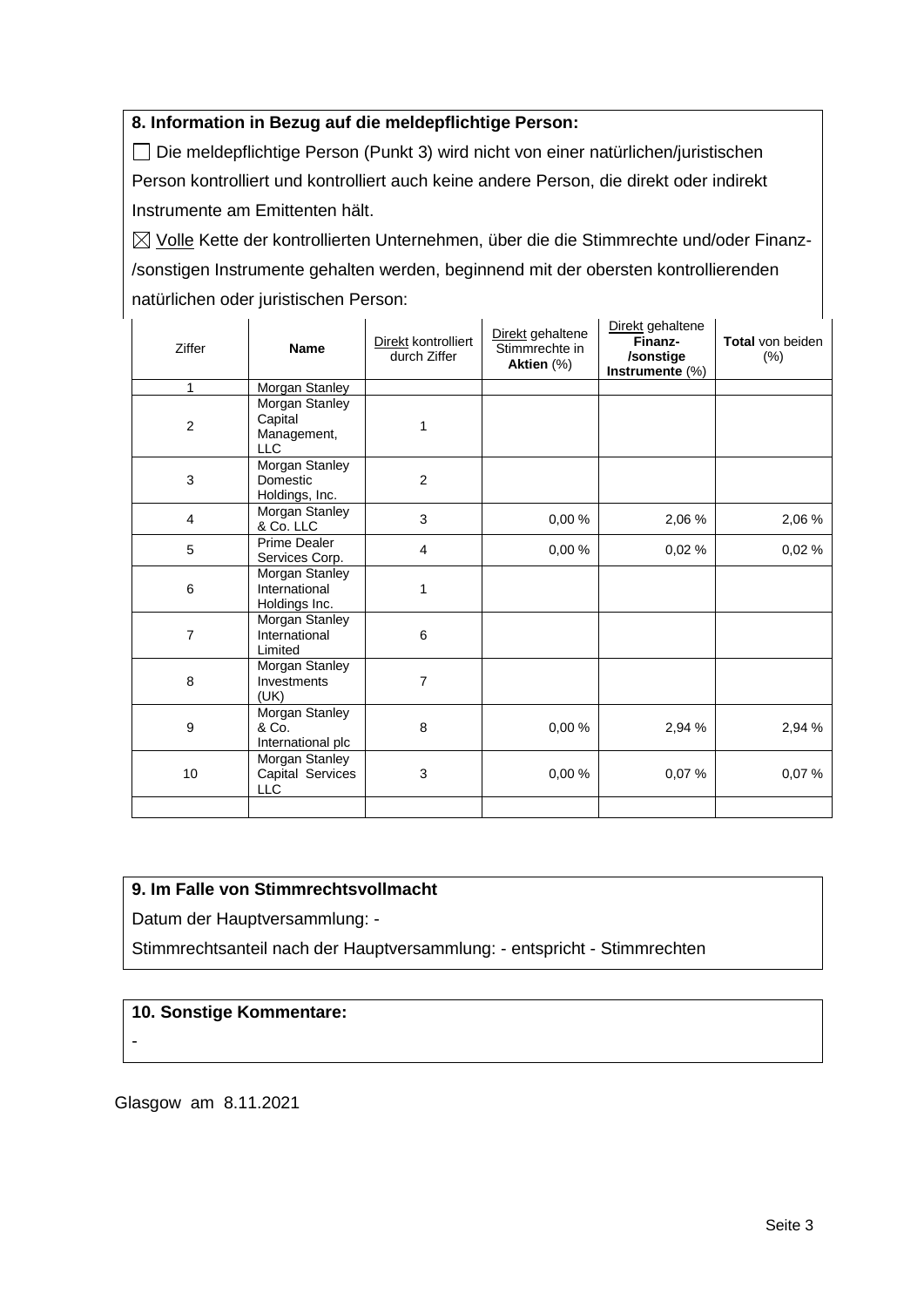# **Major holdings notification pursuant to Sec. 130 to 134 BörseG 2018**

Glasgow , 8.11.2021

## **Overview**

#### **Notification made after deadline**

Caution: In case of violations of major holdings notification rules, please pay attention to Section 137 BörseG 2018 (Suspension of voting rights)

|  |  | 1. Issuer: S&T AG |  |  |
|--|--|-------------------|--|--|
|--|--|-------------------|--|--|

**2. Reason for the notification:** Acquisition or disposal of financial/other instruments

#### **3. Person subject to notification obligation**

**Name:** Morgan Stanley

**City:** Wilmington, Delaware

**Country:** USA

#### **4. Name of shareholder(s):**

**5. Date on which the threshold was crossed or reached:** 4.11.2021

#### **6. Total positions**

|                                                                                | % of voting rights<br>attached to<br>shares $(7.A)$ | % of voting rights<br>through<br>financial/other<br>instruments $(7.B.1 +$<br>7.B.2 | <b>Total</b> of both in %<br>$(7.A + 7.B)$ | Total number of<br>voting rights of<br>issuer |
|--------------------------------------------------------------------------------|-----------------------------------------------------|-------------------------------------------------------------------------------------|--------------------------------------------|-----------------------------------------------|
| Resulting situation on the<br>date on which threshold<br>was crossed / reached | 0.00%                                               | 5.09%                                                                               | 5,09 %                                     | 66 096 103                                    |
| Position of previous<br>notification (if applicable)                           | 0.00%                                               | 3.92%                                                                               | 3.92%                                      |                                               |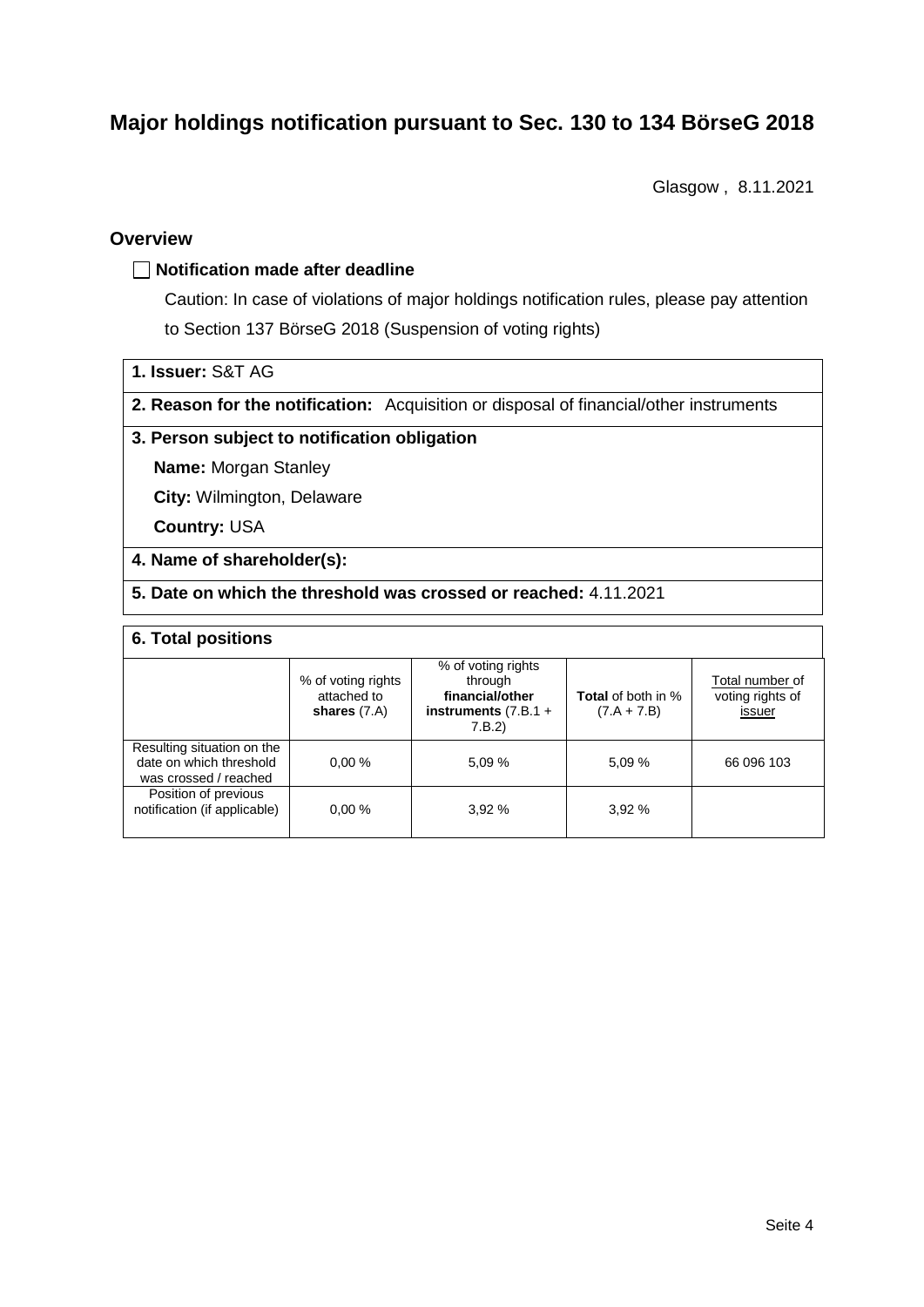# **Details**

## **7. Notified details of the resulting situation:**

| A: Voting rights attached to shares |                                    |                                      |                                    |                                      |  |  |
|-------------------------------------|------------------------------------|--------------------------------------|------------------------------------|--------------------------------------|--|--|
|                                     |                                    | Number of voting rights              | % of voting rights                 |                                      |  |  |
| <b>ISIN Code</b>                    | Direct<br>(Sec 130 BörseG<br>2018) | Indirect<br>(Sec 133 BörseG<br>2018) | Direct<br>(Sec 130 BörseG<br>2018) | Indirect<br>(Sec 133 BörseG<br>2018) |  |  |
| AT0000A0E9W5                        | 0<br>0                             |                                      | 0.00%                              | 0.00%                                |  |  |
| <b>SUBTOTAL A</b>                   | 0                                  |                                      | 0.00%                              |                                      |  |  |

| B 1: Financial / Other Instruments pursuant to Sec. 131 para. 1 No. 1 BörseG 2018 |                        |                     |                                                                                      |                    |  |  |
|-----------------------------------------------------------------------------------|------------------------|---------------------|--------------------------------------------------------------------------------------|--------------------|--|--|
| Type of instrument                                                                | <b>Expiration Date</b> | Exercise Period     | Number of voting<br>rights that may be<br>acquired if the<br>instrument is exercised | % of voting rights |  |  |
| Right of recall over<br>securities lending<br>agreements                          | at any time            | at any time         | 2 720 415                                                                            | 4.12 %             |  |  |
|                                                                                   |                        | <b>SUBTOTAL B.1</b> | 2 720 415                                                                            | 4.12 %             |  |  |

| B 2: Financial / Other Instruments pursuant to Sec. 131 para. 1 No. 2 BörseG 2018 |                                     |                    |                               |                            |                       |  |
|-----------------------------------------------------------------------------------|-------------------------------------|--------------------|-------------------------------|----------------------------|-----------------------|--|
| Type of instrument                                                                | Expiration<br>Date                  | Exercise<br>Period | Physical /<br>Cash Settlement | Number of<br>voting rights | % of voting<br>rights |  |
| <b>Equity Swap</b>                                                                | From<br>21.01.2022 to<br>15.09.2025 | at any time        | Cash                          | 644 596                    | 0.98%                 |  |
| <b>Retail Structured</b><br>Product                                               | 06.08.2068                          | at any time        | Cash                          | 45                         | 0.00%                 |  |
|                                                                                   |                                     |                    | <b>SUBTOTAL B.2</b>           | 644 641                    | 0.98%                 |  |